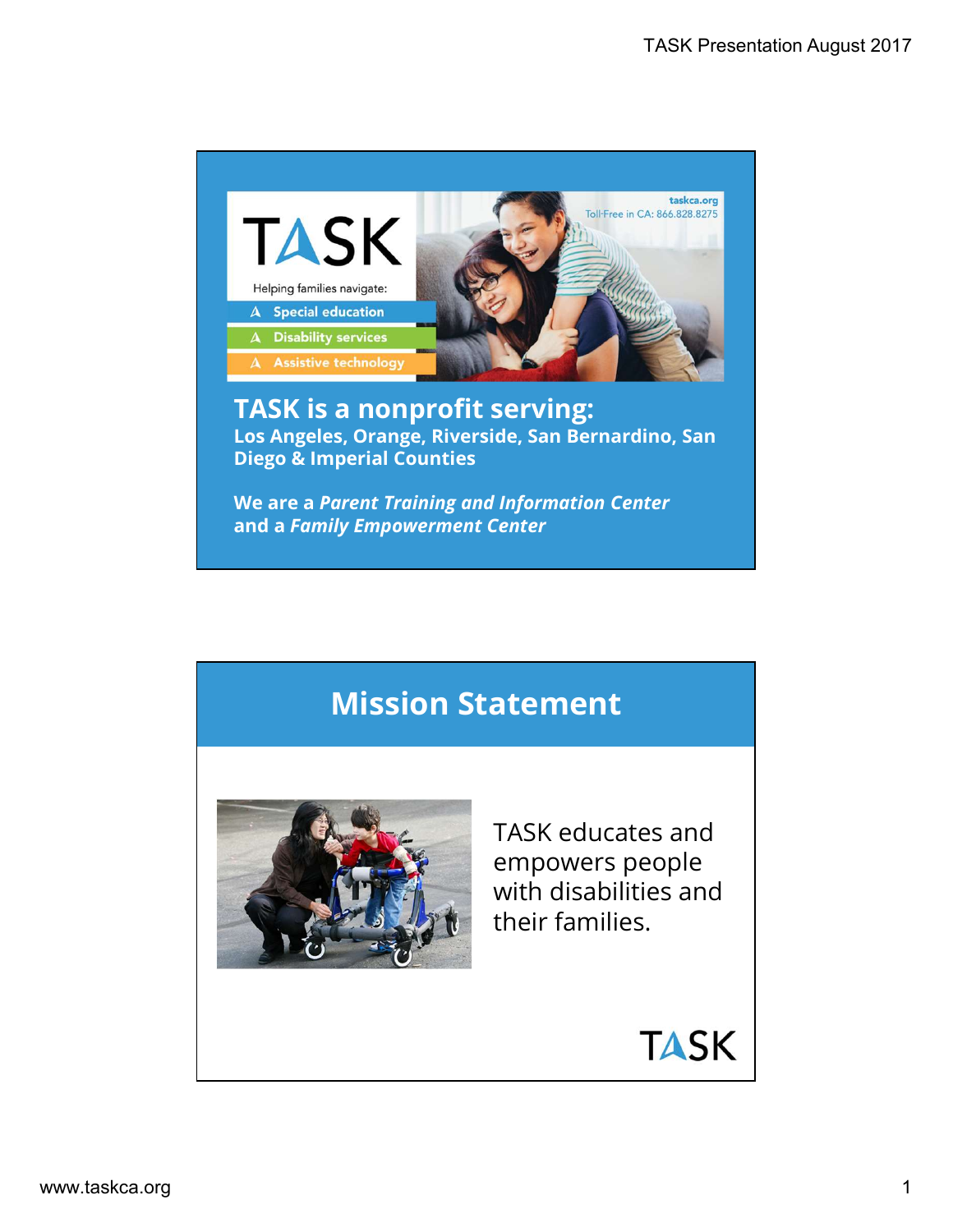# Disclaimer

TASK staff are not advocates or attorneys. We do not provide recommendations, legal advice, or suggestions.

Our family support specialists offer peer-to-peer support, information and options to parents of children with disabilities, so they can become informed members of the IEP team and work collaboratively with schools.



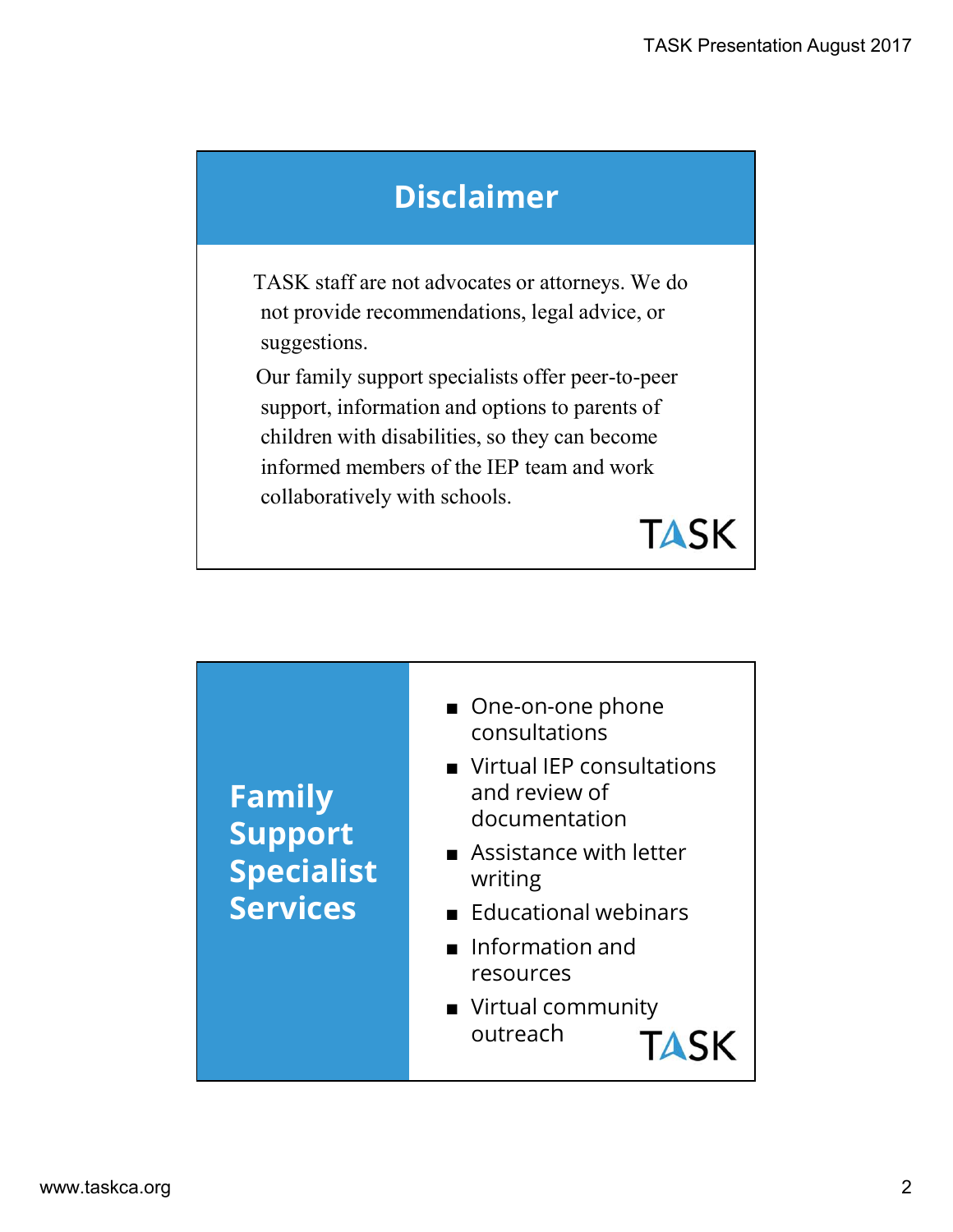# Webinars Include:

- Navigating IEPs **and the set of the set of the set of the set of the set of the set of the set of the set of the set of the set of the set of the set of the set of the set of the set of the set of the set of the set of the**
- Assessment Process
- 
- **Basic Rights & Responsibilities**
- Tips & Tricks to Get and Keep  $\ddot{\hspace{1ex}}$ a Job (Youth)
- Bullying Prevention: What
- Journey Through Adolescence
- **Transition to Middle School**
- **Transition to Postsecondary** Life
- Getting & Keeping Your First Job (Parents)
- Section 504 Youth Voices Matter: COVID-19 Challenges
	- **Navigating Special Education**
	- **Regression During Distanced** Learning
	- Parents Need to Know **•** Special Education During Distanced Learning: Recouping lost skills



### TECH Services Include:

- Assistive Technology Workshops
- Individualized Lab Appointments
- AT/AAC Consultations/Clinics
- Camp TECHIE (July & August)
- TECH Connection (Social/Life Skills Group ages 12+)
- Toddler TECH (0-5)
- AAC Services
	- Project Communicate
	- Let's Talk Low Tech (Professional Development workshops)
- Information and Resources



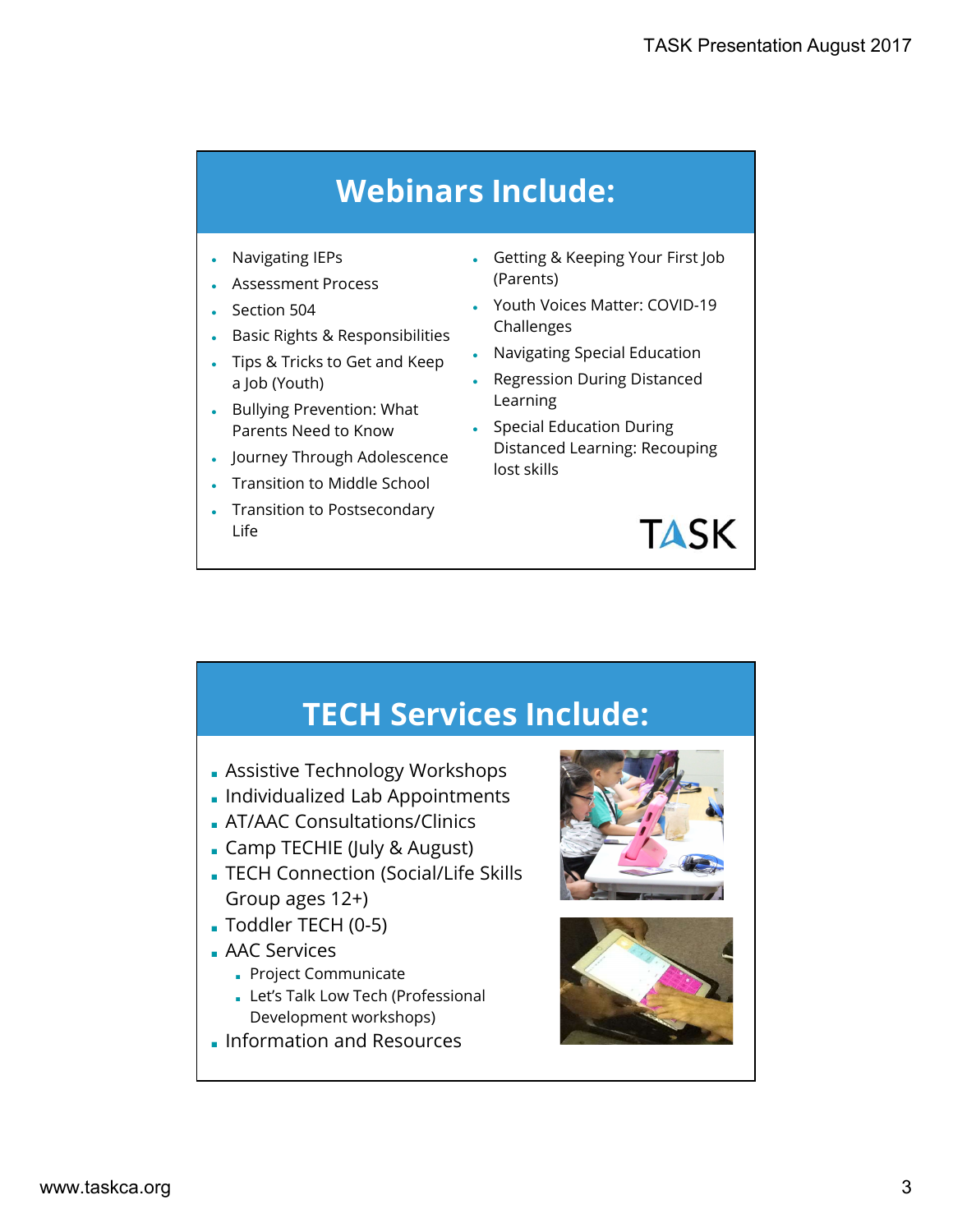# A.T. Workshops Include:

- Educational Apps for Special
- Students with Special Needs
- 
- Apps for Older Students: Middle School, High School and College
- AT 101
- AT for Autism and Other Disabilities
- 
- AT: Tools for Transition
- TASK Presentation A<br> **A.T. Workshops Include:**<br>
APPtastic Adventures: Fun and<br>
Educational Apps for Special<br>
Education Apps for Special<br>
APPsolutely Amazing: Apps for<br>
Students with Special Peeds<br>
APPsolute Fun: Apps for E Education Adaptation Ideas for Very Low **A.T. Workshops Include:**<br>
A.T. Workshops Include:<br>
APPtastic Adventures: Fun and<br>
Education<br>
Education<br>
Education<br>
Apps for Special<br>
Adaptation Ideas for Very Low<br>
APPsolutely Amazing: Apps for<br>
Students with Special Need **Example 19 TASK Presentation A<br>
A.T. Workshops Include:**<br>
APPtastic Adventures: Fun and<br>
Education apps for Special<br>
Function Apps for Special<br>
Apps for Cost<br>
Students with Special Needs<br>
Learling<br>
APPsolute Fun: Apps for • Fabulous Freebies: Assistive Technology at No Cost and Cost
	- Reading and Writing Solutions, Tips and Tricks
	- Learning Let's Talk Low Tech PD Series |
		- Let's Talk Low Tech AAC: An Intro
		- AAC Outside the Box
		- AAC Make and Take
		- Benefits of Low Tech Assistive Tech in the contract of the contract of the contract of the contract of the contract of the contract of the contract of the contract of the contract of the contract of the contract of the contract of the contract of the co